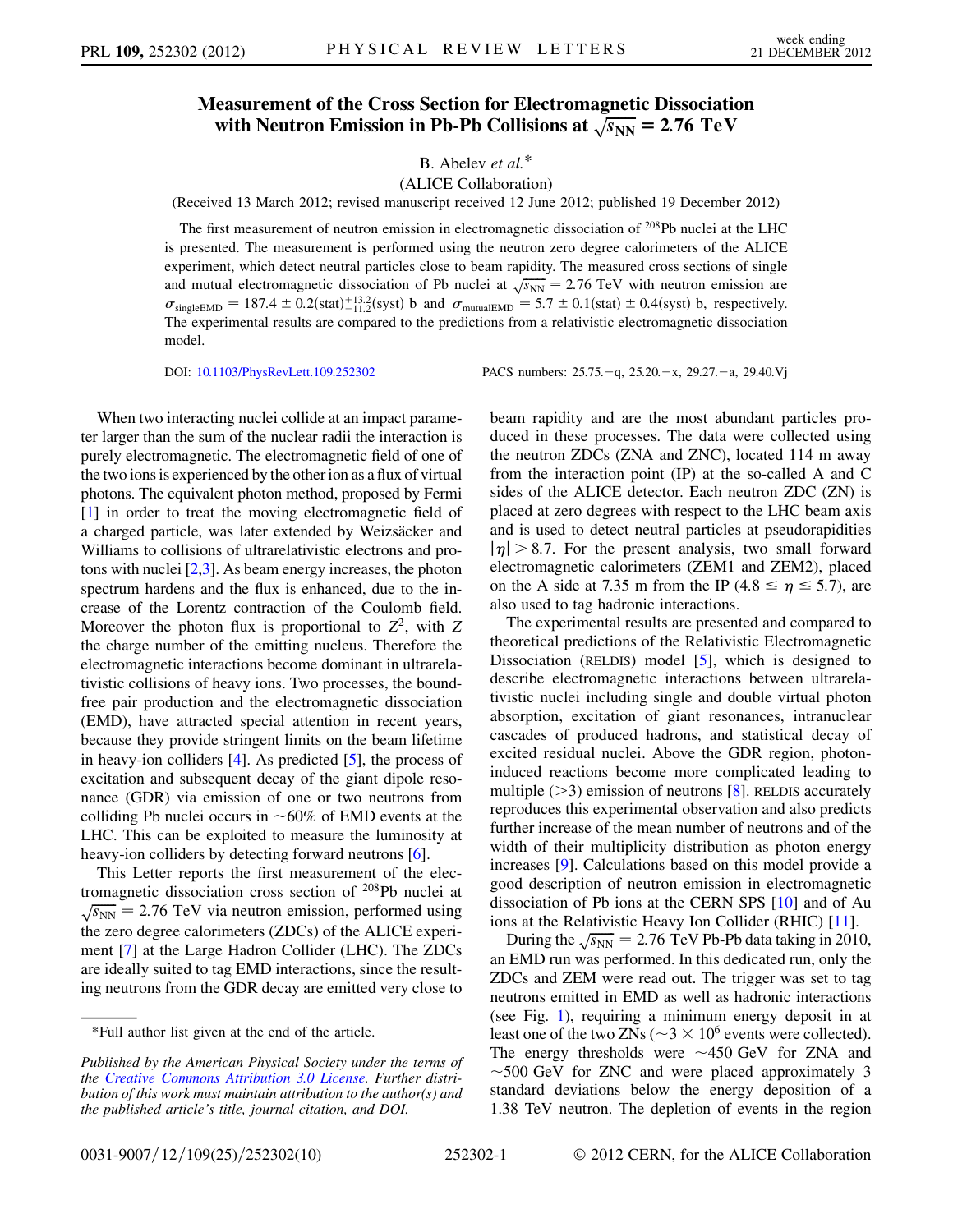<span id="page-1-0"></span>

FIG. 1 (color online). Energy deposition in ZNC versus ZNA for single EMD plus hadronic events. The 1n signal is at 1.38 TeV. The events where at least  $1n$  is detected by both ZNs are associated with mutual EMD and hadronic processes.

where the ZNA and ZNC energy deposition is close to 0 TeV is related to the (ZNA or ZNC) trigger onset.

Following a common convention, we define as single EMD a process where at least one neutron  $(1n)$  is emitted by a given Pb nucleus disregarding the fate of the other nucleus. Mutual EMD events, where at least  $1n$  is emitted by both Pb nuclei, and hadronic events were selected offline requiring an energy deposit above the energy threshold in both ZNs.

In the 2010 Pb-Pb run, ZNs were used as the ALICE luminometer, providing different logical combinations of signals (ZDC triggers). In particular during a beam separation van der Meer (vdM) scan [\[12\]](#page-4-9), a cross section  $\sigma_{ZNA \text{ or } ZNC}^{\text{vdM}} = 371.4 \pm 0.6 \text{ (stat)}_{-19}^{+24} \text{ (syst) b was measured}$ for the (ZNA or ZNC) trigger, tagging single EMD plus hadronic interactions. The systematic error of  $-5.2\%$  + 6:4% can be decomposed as follows: 4.3% uncertainty coming from the vdM scan analysis [\[13\]](#page-4-10), dominated by the calibration of the distance scale during the scan;  $-3\% + 4.7\%$  uncertainty coming from the measurement of the beam intensity, dominated by the beam current transformers scale [[14](#page-4-11)] and by the noncolliding (ghost) charge fraction in the LHC beams [\[15](#page-4-12)[,16\]](#page-4-13). The beam-gas contribution ( $\sim$  2.5%) is subtracted.

The energy spectrum for the ZNA is shown in Fig. [2,](#page-1-1) for events in which there is a signal in at least one of the two ZNs (unfilled area) or for events in which ZNA is fired (shaded area). The selection of events with signal in ZNA is performed offline using the timing information provided by a TDC (time to digital converter). This provides a sharper cut with respect to a selection based on energy deposit. In the first case, a pedestal peak centered at  $E = 0$ is visible, which corresponds to events where no signal is detected by the ZNA and the trigger is fired by the ZNC. As can be inferred in Fig. [2](#page-1-1), the TDC selection rejects only events in the pedestal. The width of the pedestal peak is

<span id="page-1-1"></span>

FIG. 2 (color online). ZNA energy spectrum requiring signal over threshold in ZNA or ZNC (unfilled area) superimposed to ZNA energy spectrum requiring signal in ZNA (shaded area). The first peak centered at  $E = 0$  corresponds to pedestal events, where no signal from neutron emission is detected by the ZNA.

related to the noise of electronic modules. In the energy spectrum, a pronounced 1n peak at 1.38 TeV is present, but also  $2n, 3n, 4n$ ... peaks are clearly identified. The requirement of a signal in the TDC for the ZNA and the ZNC, respectively, allows us to calculate two different estimates of the number of events from single EMD plus hadronic processes. The average of the two results is then calculated (the difference between the response of the ZNA and the ZNC is about 0.1%). The contamination from beamresidual gas interactions, estimated via the observed rates with circulating beams, before they are brought into collisions, is of the order of 2.5% and is corrected.

A second event selection requires a signal in one of the ZNs, but not in the other one. In this way, hadronic events, which mostly lead to disintegration of both colliding nuclei, are rejected. In this case, the mutual EMD events are also removed from the spectrum and therefore the selected process is the single EMD minus the mutual EMD. The energy spectrum is shown in Fig. [3](#page-2-0) together with the fit obtained by summing four Gaussians. The curve for the 1n peak has three free parameters, while the following Gaussians describing the ith peak have a constraint both on the mean value  $\mu_{in}$  ( $\mu_{in} = i \times \mu_{1n}$ , where  $\mu_{in}$  is the mean value for the ith neutron peak) and on the width  $\sigma_{in}$   $(\sigma_{in} = \sqrt{i \times (\sigma_{1n}^2 - \sigma_{\text{ped}}^2) + \sigma_{\text{ped}}^2}$ , where  $\sigma_{in}$  is the width of the *i*th neutron peak and  $\sigma_{\text{ped}}$  is the width of the pedestal peak). The relative energy resolution  $\sigma_{1n}/\mu_{1n}$  of the  $1n$  peak at 1.38 TeV is 21% for the ZNA and 20% for the ZNC, in agreement with expectations from beam tests at the CERN SPS [\[17\]](#page-4-14) extrapolated to LHC energies using Monte Carlo simulation, which takes into account the different operating conditions. Similarly to the previous analysis we made the average of the ZNA and the ZNC cross sections, which difference is about 0.2%.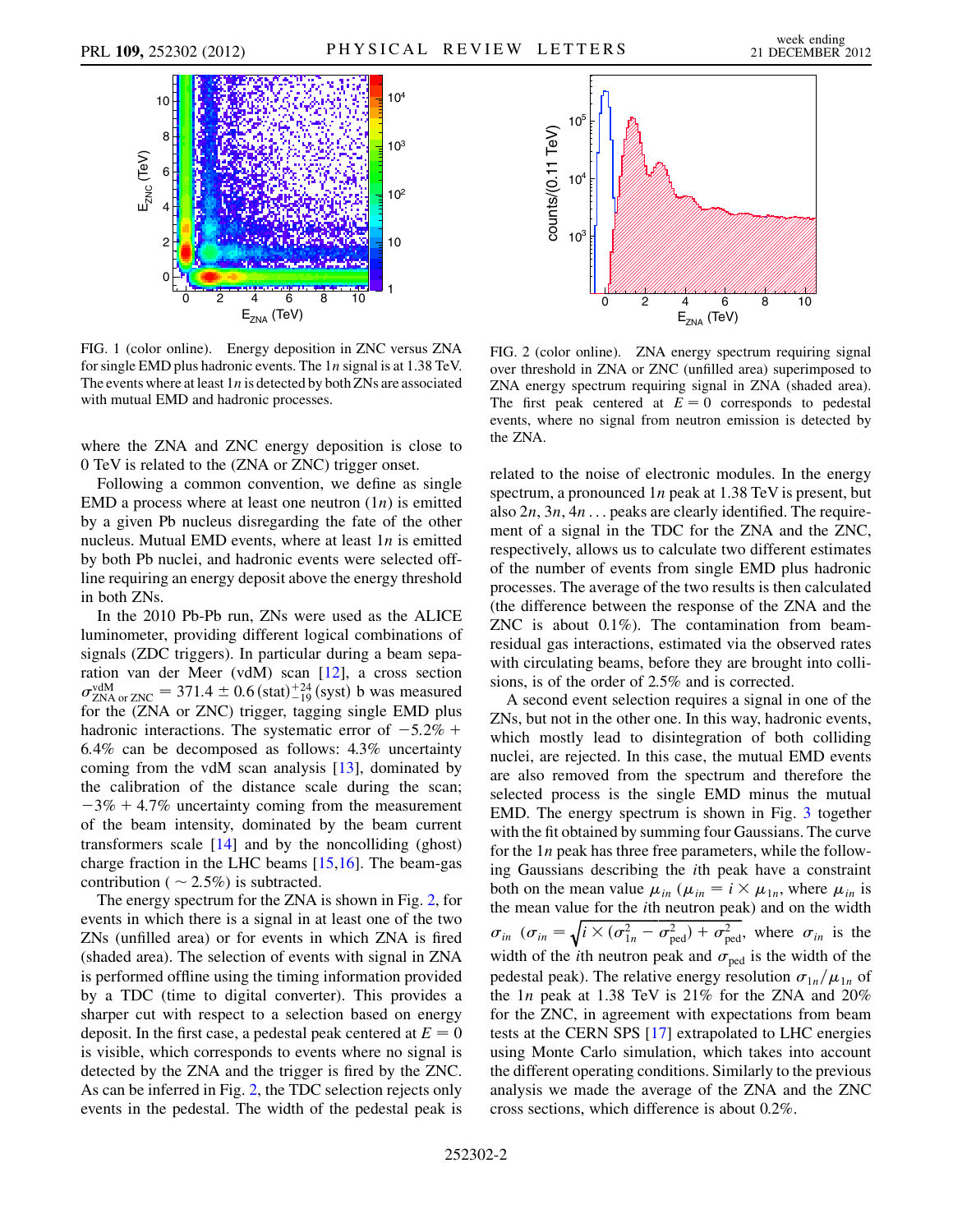<span id="page-2-0"></span>

FIG. 3 (color online). ZNA energy spectrum requiring signal over threshold in ZNA but not in ZNC, rejecting thus neutron emission on the opposite side. The dashed lines represent the single fits of the different peaks  $(1n, 2n, ...)$ , while the continuous line is the sum of all the contributions.

The cross sections, listed in Table [I](#page-2-1) (first two rows), are calculated using the (ZNA or ZNC) cross section measured during the vdM scan:  $\sigma_{\text{proc}} = \sigma_{\text{ZNA or ZNC}}^{\text{vdM}} \times$  $N_{\text{proc}}/N_{\text{ZNA or ZNC}}$ , where  $N_{\text{proc}}$  is the number of events in the sample of the selected process and  $N_{ZNA \text{ or } ZNC}$ is the number of events collected with the same trigger as used to determine  $\sigma_{\text{ZNA or ZNC}}^{\text{vdM}}$ . The calculated values are corrected for the ZN detection probability [98.7%  $\pm$  $0.04\%$ (stat)  $\pm 0.1\%$ (syst)], estimated from a Monte Carlo simulation using RELDIS as event generator. The systematic errors, dominated by the uncertainties of the cross sections measured during the vdM scan, take also into account the difference between the response of the ZNA and the ZNC (0.1–0.2%) and the uncertainty due to the estimate of beam-gas background ( $\sim 1\%$ ). The centering of ZN calorimeters on the neutron spot was assured by the measurement of the centroid position, thanks to their transverse segmentation in four towers.

The predictions of the RELDIS model for  $\sqrt{s_{NN}} =$ 2:76 TeV Pb-Pb EMD interactions are also shown in

<span id="page-2-1"></span>TABLE I. Cross sections (barn) for  $\sqrt{s_{NN}} = 2.76$  TeV Pb-Pb interactions (systematic errors are dominated by the vdM cross section errors). Theoretical uncertainties are systematic and related to uncertainties in the total photoabsorption cross sections on Pb.

| Physical process            | Data                                         | <b>RELDIS</b>   |
|-----------------------------|----------------------------------------------|-----------------|
| Single $EMD + hadronic$     | $194.8 \pm 0.3$ stat $^{+13.6}_{-11.5}$ syst | $192.9 \pm 9.2$ |
| Single $EMD$ – mutual $EMD$ | $181.3 \pm 0.3$ stat $^{+12.8}_{-10.9}$ syst | $179.7 \pm 9.2$ |
| Mutual EMD                  | $5.7 \pm 0.1$ stat $\pm 0.4$ syst            | $5.5 \pm 0.6$   |
| Hadronic                    | $7.7 \pm 0.1$ stat $^{+0.6}_{-0.5}$ syst     | $7.7 \pm 0.4$   |
| Single EMD                  | $187.4 \pm 0.2$ stat $^{+13.2}_{-11.2}$ syst | $185.2 \pm 9.2$ |

Table [I.](#page-2-1) The agreement between data and model predictions is remarkable. In calculations of the EMD cross sections, various approximations of the total photoabsorption cross sections on lead are used, leading to 5% uncertainties in the predicted values [\[5](#page-4-2)]. These errors include the difference between RELDIS and other theoretical predictions [\[18\]](#page-4-15).

A third event selection is performed to select mutual EMD and hadronic events requiring a minimum energy deposition in both ZNs. This selection rejects all beam-gas contributions. To disentangle the mutual EMD and the hadronic processes, the ZEMs are used to select events with no signal in any ZEM or a signal in at least one of the two ZEMs, respectively. The energy threshold for each ZEM is about 10 GeV. Figure [4](#page-2-2) shows the ZNA energy spectrum for the mutual EMD (continuous line) and hadronic (dashed line) event selection. The cross sections for the mutual EMD and hadronic processes are calculated, as in the previous analysis, using the vdM (ZNA or ZNC) cross section. The ZEM trigger efficiencies for the mutual EMD event selection, i.e., the fraction of mutual EMD events with no signal in any ZEM, is  $96.0\% \pm 0.1\%$  (stat)  $\pm$  $0.6\%$ (syst), evaluated from simulation using RELDIS as event generator. The ZEM trigger efficiencies for the hadronic event selection, i.e., the fraction of hadronic events with a signal in at least one of the two ZEMs, is 92.4%  $\pm$  $0.3\%$ (stat)  $\pm 1.0\%$ (syst), estimated using HIJING [\[19\]](#page-4-16) as event generator, combined with a simple fragmentation model [[20](#page-4-17)]. Since the two event selections are mutually exclusive, the contamination of mutual EMD events in the hadronic sample and of hadronic events in the mutual EMD sample are  $\sim$  4% and  $\sim$  7.6%, respectively.

The raw cross sections ( $\sigma_{m\text{EMD,raw}}, \sigma_{\text{hadr,raw}}$ ) and the ZEM trigger efficiencies ( $\epsilon_{mEMD}$ ,  $\epsilon_{\text{hadr}}$ ) for the two processes are inserted in a system of equations in two variables, where the unknowns are the true mutual EMD and the true hadronic cross sections ( $\sigma_{m\text{EMD,true}}$ ,  $\sigma_{\text{hadr,true}}$ ), respectively,

<span id="page-2-2"></span>

FIG. 4 (color online). ZNA energy spectrum for mutual EMD (no signal in any ZEM, continuous line) and hadronic (a signal in at least one of the two ZEMs, dashed line) event selection. The inset shows an expanded view of the low-energy region.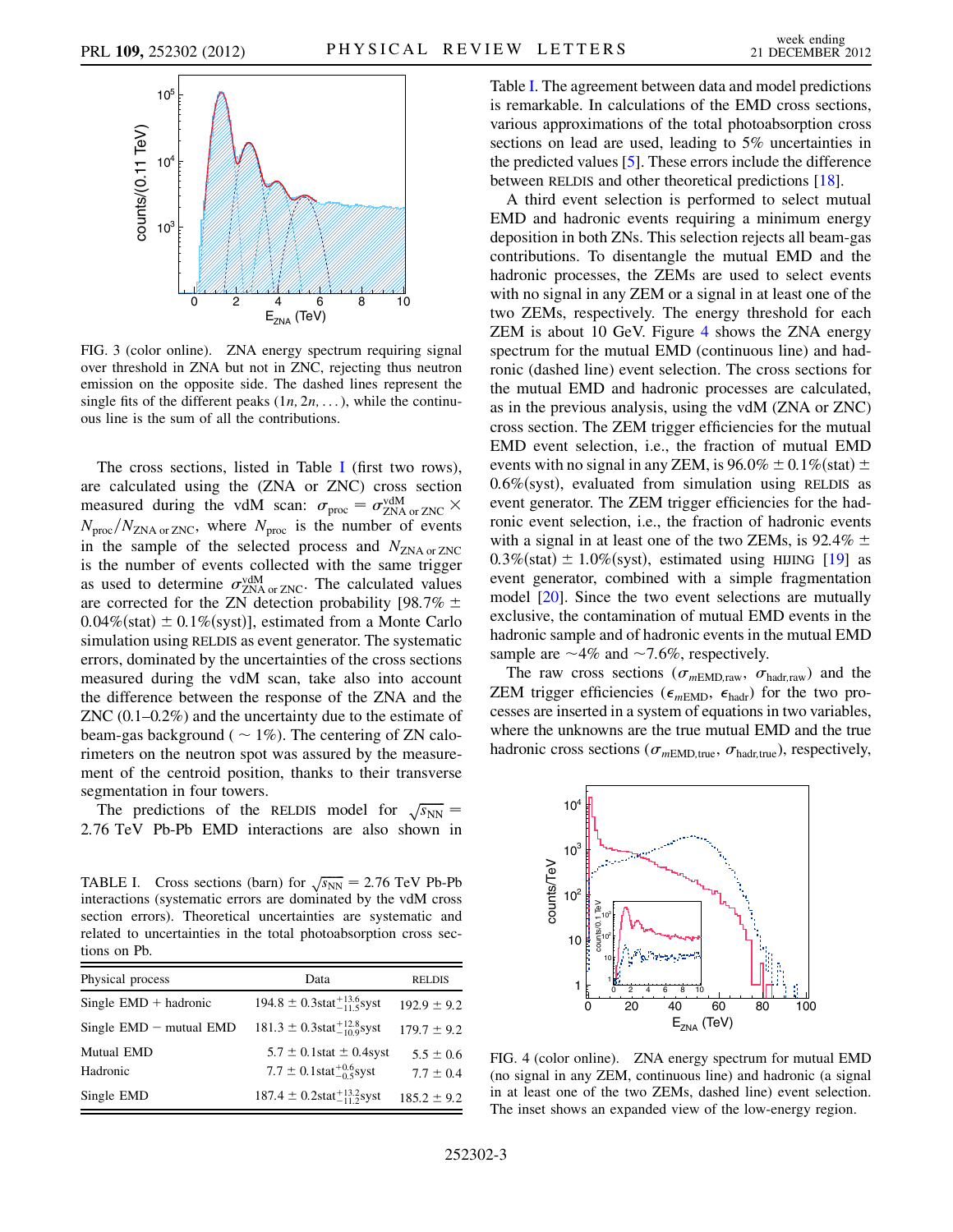<span id="page-3-2"></span>TABLE II. Neutron emission fractions for single EMD minus mutual EMD process in  $\sqrt{s_{NN}}$  = 2.76 TeV Pb-Pb interactions. Theoretical uncertainties are systematic and related to the divergence of predictions of various photonuclear reaction models.

| Ratio               | Data $(\%)$                        | RELDIS $(\%)$  |
|---------------------|------------------------------------|----------------|
| $1n/N_{\text{tot}}$ | $51.5 \pm 0.4$ stat $\pm 0.2$ syst | $54.2 \pm 2.4$ |
| $2n/N_{\text{tot}}$ | $11.6 \pm 0.3$ stat $\pm 0.5$ syst | $12.7 \pm 0.8$ |
| $3n/N_{\text{tot}}$ | $3.6 \pm 0.2$ stat $\pm 0.2$ syst  | $5.4 \pm 0.7$  |
| 2n/1n               | $22.5 \pm 0.5$ stat $\pm 0.9$ syst | $23.5 \pm 2.5$ |

 $\sigma_{m\text{EMD},\text{raw}} = \epsilon_{m\text{EMD}} \cdot \sigma_{m\text{EMD},\text{true}} + (1 - \epsilon_{\text{hadr}}) \cdot \sigma_{\text{hadr},\text{true}},$  $\sigma_{\text{hadr,raw}} = (1 - \epsilon_{m\text{EMD}}) \cdot \sigma_{m\text{EMD,true}} + \epsilon_{\text{hadr}} \cdot \sigma_{\text{hadr,true}}.$ (1)

The extracted values are corrected for the estimated ZN detection probability for mutual EMD [95.7%  $\pm$  $0.07\%$ (stat)  $\pm 0.5\%$ (syst)] and for hadronic [97.0%  $\pm$  $0.2\%$ (stat)  $\pm$  3%(syst)] events. The mutual EMD cross section is also corrected for background from accidental coincidences between uncorrelated single EMD interactions  $( \sim 10\%)$ . The final cross section results are summarized and compared to the RELDIS predictions in Table [I](#page-2-1) (third and fourth rows).

The single EMD cross section listed in Table [I](#page-2-1) (last row) is estimated from previous measurements, making an average of the (single  $EMD + hadronic$ ) – hadronic and the (single  $EMD$  – mutual  $EMD$ ) + mutual  $EMD$  cross sections.

For the single  $EMD$  – mutual EMD event selection, the measured fractions of  $1n$ ,  $2n$ , and  $3n$  events with respect to the total number of events is estimated (Table [II\)](#page-3-2). The table contains also the relevant expectations for the ratios based on the calculations with the RELDIS model. The  $1n$  and  $2n$ emission channels give the main contribution (63%), confirming that EMD processes proceed predominantly via GDR excitation and subsequent decay by neutron emission. According to RELDIS,  $3n$  emission is mostly induced by energetic  $( > 40 \text{ MeV})$  equivalent photons and frequently accompanied by emission of protons and pions. The measured  $1n$  and  $2n$  yields are much closer to RELDIS predictions compared to the 3n yields. This can be explained by the fact that RELDIS was already tuned by comparison with  $1n$  and  $2n$  data on photoabsorption on lead [\[5](#page-4-2)] and on EMD of 30 A GeV lead nuclei [\[10\]](#page-4-7). Unfortunately, the data on neutron emission induced by photons above 140 MeV are absent, while according to RELDIS almost half of  $3n$  events is due to such energetic photons. In EMD calculations, the native photonuclear reaction model of RELDIS can be replaced by the GNASH code [[21](#page-4-18)], thus providing slightly different results for  $1n$ and 2n yields. On the basis of this difference, the theoretical uncertainties listed in Table [II](#page-3-2) are estimated.

Our 2n to 1n ratio of  $(22.5 \pm 0.5 \pm 0.9)\%$  in single EMD can be compared to the value of  $(19.7 \pm 2.9)\%$ reported for Pb-Pb collisions at 30 A GeV at the CERN

<span id="page-3-3"></span>

FIG. 5 (color online). Total single EMD cross sections and partial EMD cross sections for emission of one and two neutrons as a function of the effective Lorentz factor  $\gamma_{\text{eff}}$ . The closed symbols are our data, while the open symbols represent the results obtained at CERN SPS [\[10](#page-4-7)] at 30 GeV. The RELDIS predictions  $[10]$  for total, 1n, and  $2n$  EMD cross sections are shown as solid lines.

SPS [\[10](#page-4-7)]. As predicted by RELDIS, the observed weak increase (around 1 standard deviation) of the  $2n$  to  $1n$  ratio with collision energy is due to additional  $2n$  events produced by more energetic equivalent photons at the LHC.

Finally, Fig. [5](#page-3-3) presents total and partial EMD cross sections for emission of one and two neutrons measured by ALICE compared to CERN SPS data [[10](#page-4-7)]. The results of the RELDIS model are also shown for a wide range of the projectile effective Lorentz-factor  $\gamma_{\text{eff}}$  calculated in the rest frame of the collision partner. As seen, both data sets are successfully described by the model despite a six orders-of-magnitude span of  $\gamma_{\text{eff}}$ . A direct comparison to RHIC results is not straightforward since the structure of the involved nuclei is different. Since 208Pb is a double magic nucleus, while  $197$ Au is not, the GDR position, its width as well as the neutron emission thresholds differ in such nuclei.

In summary, a first measurement of electromagnetic dissociation in  $\sqrt{s_{NN}}$  = 2.76 TeV Pb-Pb collisions was performed at the LHC by detection of the emitted neutrons with the ALICE ZDCs. The measurement tests the theoretical predictions used for estimations of beam losses. The RELDIS model predictions are in a very good agreement with our experimental results. The measurements reported here establish experimentally the EMD cross section scale for the first time at LHC energy. We finally note that the ALICE ZDC detectors, calibrated through these results, provide the possibility of a direct absolute measurement of the LHC luminosity in Pb-Pb collisions.

- <span id="page-3-1"></span><span id="page-3-0"></span>[1] E. Fermi, Z. Phys. **29**[, 315 \(1924\)](http://dx.doi.org/10.1007/BF03184853).
- [2] C. F. von Weizsäcker, Z. Phys. 88[, 612 \(1934\)](http://dx.doi.org/10.1007/BF01333110).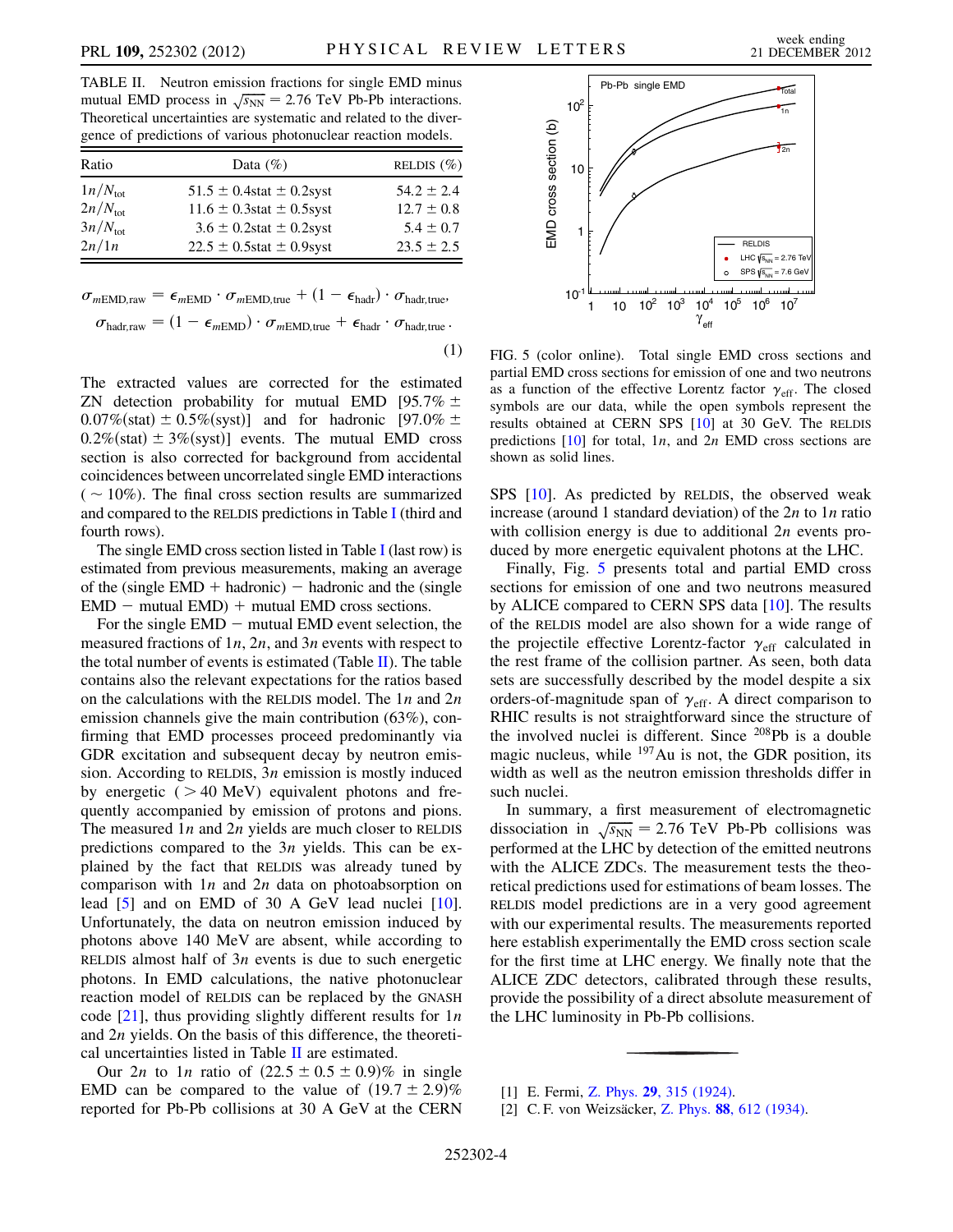- <span id="page-4-0"></span>[3] E.J. Williams, *Phys. Rev.* **45**[, 729 \(1934\).](http://dx.doi.org/10.1103/PhysRev.45.729)
- <span id="page-4-1"></span>[4] R. Bruce, D. Bocian, S. Gilardoni, and J. M. Jowett, *[Phys.](http://dx.doi.org/10.1103/PhysRevSTAB.12.071002)* [Rev. ST Accel. Beams](http://dx.doi.org/10.1103/PhysRevSTAB.12.071002) 12, 071002 (2009).
- <span id="page-4-2"></span>[5] I. A. Pshenichnov, J. P. Bondorf, I. N. Mishustin, A. Ventura, and S. Masetti, [Phys. Rev. C](http://dx.doi.org/10.1103/PhysRevC.64.024903) 64, 024903 [\(2001\)](http://dx.doi.org/10.1103/PhysRevC.64.024903); I. A. Pshenichnov, [Phys. Part. Nucl.](http://dx.doi.org/10.1134/S1063779611020067) 42, 215 [\(2011\)](http://dx.doi.org/10.1134/S1063779611020067).
- <span id="page-4-3"></span>[6] A. J. Baltz, C. Chasman, S. N. White, [Nucl. Instrum.](http://dx.doi.org/10.1016/S0168-9002(98)00575-0) [Methods Phys. Res., Sect. A](http://dx.doi.org/10.1016/S0168-9002(98)00575-0) 417, 1 (1998).
- <span id="page-4-4"></span>[7] K. Aamodt et al. (ALICE Collaboration), [JINST](http://dx.doi.org/10.1088/1748-0221/3/08/S08002) 3, [S08002 \(2008\)](http://dx.doi.org/10.1088/1748-0221/3/08/S08002).
- <span id="page-4-5"></span>[8] A. Lepretre, H. Beil, R. Bergère, P. Carlos, J. Fagot, A. Veyssière, and I. Halpern, [Nucl. Phys.](http://dx.doi.org/10.1016/0375-9474(82)90159-2) A390, 221 [\(1982\)](http://dx.doi.org/10.1016/0375-9474(82)90159-2).
- <span id="page-4-6"></span>[9] I. A. Pshenichnov, I. N. Mishustin, J. P. Bondorf, A. S. Botvina, and A.S. Iljinov, [Phys. Rev. C](http://dx.doi.org/10.1103/PhysRevC.60.044901) 60, 044901 [\(1999\)](http://dx.doi.org/10.1103/PhysRevC.60.044901).
- <span id="page-4-7"></span>[10] M. B. Golubeva et al., *Phys. Rev. C* **71**[, 024905 \(2005\).](http://dx.doi.org/10.1103/PhysRevC.71.024905)
- <span id="page-4-8"></span>[11] M. Chiu, A. Denisov, E. Garcia, J. Katzy, A. Makeev, M. Murray, and S. White, Phys. Rev. Lett. 89[, 012302 \(2002\).](http://dx.doi.org/10.1103/PhysRevLett.89.012302)
- <span id="page-4-9"></span>[12] S. van der Meer, Report No. CERN/ISR-PO/68-31, 1968.
- <span id="page-4-10"></span>[13] K.Oyama for the ALICE Collaboration, in Proceedings of the LHC Lumi Days, Geneva, 2012 (to be published).
- <span id="page-4-11"></span>[14] A. Alici et al., Report No. CERN-ATS-Note-2011-016 PERF (LHC BCNWG Note 2).
- <span id="page-4-12"></span>[15] A. Jeff, in Proceedings of the LHC Lumi Days, Geneva, 2012 (to be published).
- <span id="page-4-13"></span>[16] A. Alici et al., Report No. CERN-ATS-Note-2012-029 PERF (LHC BCNWG Note 4).
- <span id="page-4-14"></span>[17] R. Arnaldi et al., [Nucl. Instrum. Methods Phys. Res., Sect.](http://dx.doi.org/10.1016/j.nima.2006.03.044) <sup>A</sup> 564[, 235 \(2006\);](http://dx.doi.org/10.1016/j.nima.2006.03.044) N. De Marco et al., [IEEE Trans. Nucl.](http://dx.doi.org/10.1109/TNS.2007.896588) Sci. 54[, 567 \(2007\).](http://dx.doi.org/10.1109/TNS.2007.896588)
- <span id="page-4-15"></span>[18] A. J. Baltz et al., [Phys. Rep.](http://dx.doi.org/10.1016/j.physrep.2007.12.001) 458, 1 (2008); A. J. Baltz (private communication); S. N. White (private communication).
- <span id="page-4-16"></span>[19] X.-N. Wang and M. Gyulassy, [Phys. Rev. D](http://dx.doi.org/10.1103/PhysRevD.44.3501) 44, 3501 [\(1991\)](http://dx.doi.org/10.1103/PhysRevD.44.3501).
- <span id="page-4-17"></span>[20] ALICE Collaboration, "Zero Degree Calorimeter Technical Design Report,'' CERN/LHCC 99-5, ALICE TDR 3 (1999), https://edms.cern.ch/document/398933/1.
- <span id="page-4-18"></span>[21] M. B. Chadwick and P. G. Young, Acta Phys. Slovaca 45, 633 (1995).

B. Abelev,<sup>1</sup> J. Adam,<sup>2</sup> D. Adamová,<sup>3</sup> A. M. Adare,<sup>4</sup> M. M. Aggarwal,<sup>5</sup> G. Aglieri Rinella,<sup>6</sup> A. G. Agocs,<sup>7</sup> A. Agostinelli,<sup>8</sup> S. Aguilar Salazar,<sup>9</sup> Z. Ahammed,<sup>10</sup> A. Ahmad Masoodi,<sup>11</sup> N. Ahmad,<sup>11</sup> S. U. Ahn,<sup>12,13</sup> A. Akindinov,<sup>14</sup> D. Aleksandrov,<sup>15</sup> B. Alessandro,<sup>16</sup> R. Alfaro Molina,<sup>9</sup> A. Alici,<sup>17,18</sup> A. Alkin,<sup>19</sup> E. Almaráz Aviña,<sup>9</sup> J. Alme,<sup>20</sup> T. Alt,<sup>21</sup> V. Altini,<sup>22</sup> S. Altinpinar,<sup>23</sup> I. Altsybeev,<sup>24</sup> C. Andrei,<sup>25</sup> A. Andronic,<sup>26</sup> V. Anguelov,<sup>27</sup> J. Anielski,<sup>28</sup> T. Antičić,<sup>29</sup> F. Antinori,<sup>30</sup> P. Antonioli,<sup>18</sup> L. Aphecetche,<sup>31</sup> H. Appelshäuser,<sup>32</sup> N. Arbor,<sup>33</sup> S. Arcelli,<sup>8</sup> A. Arend,<sup>32</sup> N. Armesto,<sup>34</sup> R. Arnaldi,<sup>16</sup> T. Aronsson,<sup>4</sup> I. C. Arsene,<sup>26</sup> M. Arslandok,<sup>32</sup> A. Augustinus,<sup>6</sup> R. Averbeck,<sup>26</sup> T.C. Awes,<sup>35</sup> J. Äystö,<sup>36</sup> M.D. Azmi,<sup>11</sup> M. Bach,<sup>21</sup> A. Badalà,<sup>37</sup> Y.W. Baek,<sup>13,12</sup> R. Bailhache,<sup>32</sup> R. Bala,<sup>16</sup> R. Baldini Ferroli,<sup>17</sup> A. Baldisseri,<sup>38</sup> A. Baldit,<sup>13</sup> F. Baltasar Dos Santos Pedrosa,<sup>6</sup> J. Bán,<sup>39</sup> R. C. Baral,<sup>40</sup> R. Barbera,<sup>41</sup> F. Barile,<sup>22</sup> G. G. Barnaföldi,<sup>7</sup> L. S. Barnby,<sup>42</sup> V. Barret,<sup>13</sup> J. Bartke,<sup>43</sup> M. Basile,<sup>8</sup> N. Bastid,<sup>13</sup> S. Basu,<sup>10</sup> B. Bathen,<sup>28</sup> G. Batigne,<sup>31</sup> B. Batyunya,<sup>44</sup> C. Baumann,<sup>32</sup> I. G. Bearden,<sup>45</sup> H. Beck,<sup>32</sup> I. Belikov,<sup>46</sup> F. Bellini,<sup>8</sup> R. Bellwied,<sup>47</sup> E. Belmont-Moreno,<sup>9</sup> G. Bencedi,<sup>7</sup> S. Beole,<sup>48</sup> I. Berceanu,<sup>25</sup> A. Bercuci,<sup>25</sup> Y. Berdnikov,<sup>49</sup> D. Berenyi,<sup>7</sup> D. Berzano,<sup>16</sup> L. Betev,<sup>6</sup> A. Bhasin,<sup>50</sup> A. K. Bhati,<sup>5</sup> J. Bhom,<sup>51</sup> L. Bianchi,<sup>48</sup> N. Bianchi,<sup>52</sup> C. Bianchin,<sup>53</sup> J. Bielčík,<sup>2</sup> J. Bielčíková,<sup>3</sup> A. Bilandzic,<sup>45</sup> S. Bjelogrlic,<sup>54</sup> F. Blanco,<sup>55</sup> F. Blanco,<sup>47</sup> D. Blau,<sup>15</sup> C. Blume,<sup>32</sup> N. Bock,<sup>56</sup> A. Bogdanov,<sup>57</sup> H. Bøggild,<sup>45</sup> M. Bogolyubsky,<sup>58</sup> L. Boldizsár,<sup>7</sup> M. Bombara,<sup>59</sup> J. Book,<sup>32</sup> H. Borel,<sup>38</sup> A. Borissov,<sup>60</sup> S. Bose,<sup>61</sup> F. Bossú,<sup>48</sup> M. Botje,<sup>62</sup> S. Böttger,<sup>63</sup> B. Boyer,<sup>64</sup> E. Braidot,<sup>65</sup> P. Braun-Munzinger,<sup>26</sup> M. Bregant,<sup>31</sup> T. Breitner,<sup>63</sup> T. A. Browning,<sup>66</sup> M. Broz,<sup>67</sup> R. Brun,<sup>6</sup> E. Bruna,<sup>16</sup> G. E. Bruno,<sup>22</sup> D. Budnikov,<sup>68</sup> H. Buesching,<sup>32</sup> S. Bufalino,<sup>16</sup> K. Bugaiev,<sup>19</sup> O. Busch,<sup>27</sup> Z. Buthelezi,<sup>69</sup> D. Caballero Orduna,<sup>4</sup> D. Caffarri,<sup>53</sup> X. Cai,<sup>70</sup> H. Caines,<sup>4</sup> E. Calvo Villar,<sup>71</sup> P. Camerini,<sup>72</sup> V. Canoa Roman,<sup>73</sup> G. Cara Romeo,<sup>18</sup> F. Carena,<sup>6</sup> W. Carena,<sup>6</sup> F. Carminati,<sup>6</sup> A. Casanova Díaz,<sup>52</sup> J. Castillo Castellanos,<sup>38</sup> E. A. R. Casula,<sup>74</sup> V. Catanescu,<sup>25</sup> C. Cavicchioli,<sup>6</sup> C. Ceballos Sanchez,<sup>75</sup> J. Cepila,<sup>2</sup> P. Cerello,<sup>16</sup> B. Chang,<sup>36</sup> S. Chapeland,<sup>6</sup> J. L. Charvet,<sup>38</sup> S. Chattopadhyay,<sup>61</sup> S. Chattopadhyay,<sup>10</sup> I. Chawla,<sup>5</sup> M. Cherney,<sup>76</sup> C. Cheshkov,<sup>77</sup> B. Cheynis,<sup>77</sup> E. Chiavassa,<sup>16</sup> V. Chibante Barroso,<sup>6</sup> D. D. Chinellato,<sup>78</sup> P. Chochula,<sup>6</sup> M. Chojnacki,<sup>54</sup> S. Choudhury, <sup>10</sup> P. Christakoglou, <sup>62</sup> C. H. Christensen, <sup>45</sup> P. Christiansen, <sup>79</sup> T. Chujo, <sup>51</sup> S. U. Chung, <sup>80</sup> C. Cicalo, <sup>81</sup> L. Cifarelli,<sup>8</sup> F. Cindolo,<sup>18</sup> J. Cleymans,<sup>69</sup> F. Coccetti,<sup>17</sup> F. Colamaria,<sup>22</sup> D. Colella,<sup>22</sup> G. Conesa Balbastre,<sup>33</sup> Z. Conesa del Valle,<sup>6</sup> P. Constantin,<sup>27</sup> G. Contin,<sup>72</sup> J. G. Contreras,<sup>73</sup> T. M. Cormier,<sup>60</sup> Y. Corrales Morales,<sup>48</sup> I. Cortés Maldonado,<sup>82</sup> P. Cortese,<sup>83</sup> M. R. Cosentino,<sup>65</sup> F. Costa,<sup>6</sup> M. E. Cotallo,<sup>55</sup> P. Crochet,<sup>13</sup> E. Cruz Alaniz,<sup>9</sup> E. Cuautle, <sup>84</sup> L. Cunqueiro, <sup>52</sup> G. D. Erasmo, <sup>22</sup> A. Dainese, <sup>30</sup> H. H. Dalsgaard, <sup>45</sup> A. Danu, <sup>85</sup> D. Das, <sup>61</sup> I. Das, <sup>64</sup> K. Das,<sup>61</sup> A. Dash,<sup>78</sup> S. Dash,<sup>86</sup> S. De,<sup>10</sup> G. O. V. de Barros,<sup>87</sup> A. De Caro,<sup>17,88</sup> G. de Cataldo,<sup>89</sup> J. de Cuveland,<sup>21</sup> A. De Falco,<sup>74</sup> D. De Gruttola,<sup>88</sup> N. De Marco,<sup>16</sup> S. De Pasquale,<sup>88</sup> R. de Rooij,<sup>54</sup> E. Del Castillo Sanchez,<sup>6</sup> H. Delagrange,<sup>31</sup> A. Deloff,<sup>90</sup> V. Demanov,<sup>68</sup> E. Dénes,<sup>7</sup> A. Deppman,<sup>87</sup> D. Di Bari,<sup>22</sup> C. Di Giglio,<sup>22</sup> S. Di Liberto,<sup>91</sup> A. Di Mauro, <sup>6</sup> P. Di Nezza, <sup>52</sup> M. A. Diaz Corchero, <sup>55</sup> T. Dietel, <sup>28</sup> R. Divià, <sup>6</sup> Ø. Djuvsland, <sup>23</sup> A. Dobrin, <sup>60</sup>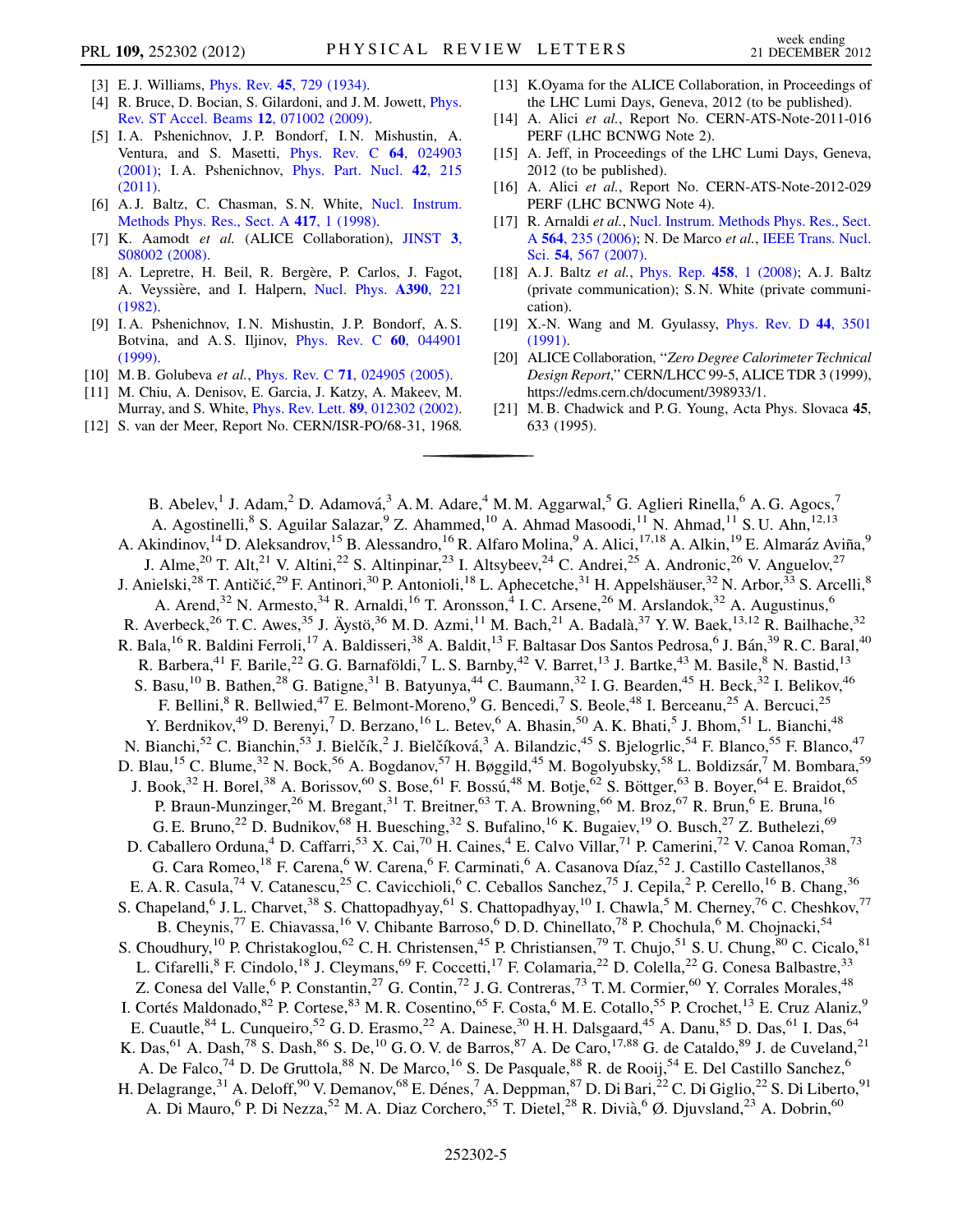<span id="page-5-1"></span><span id="page-5-0"></span>T. Dobrowolski,<sup>90</sup> I. Domínguez,<sup>84</sup> B. Dönigus,<sup>26</sup> O. Dordic,<sup>92</sup> O. Driga,<sup>31</sup> A. K. Dubey,<sup>10</sup> L. Ducroux,<sup>77</sup> P. Dupieux,<sup>13</sup> A. K. Dutta Majumdar,<sup>61</sup> M. R. Dutta Majumdar,<sup>10</sup> D. Elia,<sup>89</sup> D. Emschermann,<sup>28</sup> H. Engel,<sup>63</sup> H. A. Erdal,<sup>20</sup> B. Espagnon,<sup>64</sup> M. Estienne,<sup>31</sup> S. Esumi,<sup>51</sup> D. Evans,<sup>42</sup> G. Eyyubova,<sup>92</sup> D. Fabris,<sup>30</sup> J. Faivre,<sup>33</sup> D. Falchieri,<sup>8</sup> A. Fantoni,<sup>52</sup> M. Fasel,<sup>26</sup> R. Fearick,<sup>69</sup> A. Fedunov,<sup>44</sup> D. Fehlker,<sup>23</sup> L. Feldkamp,<sup>28</sup> D. Felea,<sup>85</sup> B. Fenton-Olsen,<sup>65</sup> G. Feofilov,<sup>24</sup> A. Fernández Téllez,<sup>82</sup> A. Ferretti,<sup>48</sup> R. Ferretti,<sup>83</sup> J. Figiel,<sup>43</sup> M. A. S. Figueredo,<sup>87</sup> S. Filchagin,<sup>68</sup> D. Finogeev,<sup>93</sup> F. M. Fionda,<sup>22</sup> E. M. Fiore,<sup>22</sup> M. Floris,<sup>6</sup> S. Foertsch,<sup>69</sup> P. Foka,<sup>26</sup> S. Fokin,<sup>15</sup> E. Fragiacomo, <sup>94</sup> M. Fragkiadakis, <sup>95</sup> U. Frankenfeld, <sup>26</sup> U. Fuchs, <sup>6</sup> C. Furget, <sup>33</sup> M. Fusco Girard, <sup>88</sup> J. J. Gaardhøje, <sup>45</sup> M. Gagliardi,<sup>48</sup> A. Gago,<sup>71</sup> M. Gallio,<sup>48</sup> D. R. Gangadharan,<sup>56</sup> P. Ganoti,<sup>35</sup> C. Garabatos,<sup>26</sup> E. Garcia-Solis,<sup>96</sup> I. Garishvili,<sup>1</sup> J. Gerhard,<sup>21</sup> M. Germain,<sup>31</sup> C. Geuna,<sup>38</sup> A. Gheata,<sup>6</sup> M. Gheata,<sup>6</sup> B. Ghidini,<sup>22</sup> P. Ghosh,<sup>10</sup> P. Gianotti,<sup>52</sup> M. R. Girard,<sup>97</sup> P. Giubellino,<sup>6</sup> E. Gladysz-Dziadus,<sup>43</sup> P. Glässel,<sup>27</sup> R. Gomez,<sup>98</sup> E. G. Ferreiro,<sup>34</sup> L. H. González-Trueba, <sup>9</sup> P. González-Zamora, <sup>55</sup> S. Gorbunov, <sup>21</sup> A. Goswami, <sup>99</sup> S. Gotovac, <sup>100</sup> V. Grabski, <sup>9</sup> L. K. Graczykowski, <sup>97</sup> R. Grajcarek, <sup>27</sup> A. Grelli, <sup>54</sup> A. Grigoras, <sup>6</sup> C. Grigoras, <sup>6</sup> V. Grigoriev, <sup>57</sup> A. Grigoryan, <sup>101</sup> S. Grigoryan,<sup>44</sup> B. Grinyov,<sup>19</sup> N. Grion,<sup>94</sup> J. F. Grosse-Oetringhaus,<sup>6</sup> J.-Y. Grossiord,<sup>77</sup> R. Grosso,<sup>6</sup> F. Guber,<sup>93</sup> R. Guernane,<sup>33</sup> C. Guerra Gutierrez,<sup>71</sup> B. Guerzoni,<sup>8</sup> M. Guilbaud,<sup>77</sup> K. Gulbrandsen,<sup>45</sup> T. Gunji,<sup>102</sup> A. Gupta,<sup>50</sup> R. Gupta,<sup>50</sup> H. Gutbrod,<sup>26</sup> Ø. Haaland,<sup>23</sup> C. Hadjidakis,<sup>64</sup> M. Haiduc,<sup>85</sup> H. Hamagaki,<sup>102</sup> G. Hamar,<sup>7</sup> L. D. Hanratty,<sup>42</sup> A. Hansen,<sup>45</sup> Z. Harmanova,<sup>59</sup> J. W. Harris,<sup>4</sup> M. Hartig,<sup>32</sup> D. Hasegan,<sup>85</sup> D. Hatzifotiadou,<sup>18</sup> A. Hayrapetyan,  $^{101,6}$  S. T. Heckel,  $^{32}$  M. Heide,  $^{28}$  H. Helstrup,  $^{20}$  A. Herghelegiu,  $^{25}$  G. Herrera Corral,  $^{73}$ N. Herrmann,<sup>27</sup> B. A. Hess,<sup>103</sup> K. F. Hetland,<sup>20</sup> B. Hicks,<sup>4</sup> P. T. Hille,<sup>4</sup> B. Hippolyte,<sup>46</sup> T. Horaguchi,<sup>51</sup> Y. Hori,<sup>102</sup> P. Hristov,<sup>6</sup> I. Hřivnáčová,<sup>64</sup> M. Huang,<sup>23</sup> T. J. Humanic,<sup>56</sup> D. S. Hwang,<sup>104</sup> R. Ichou,<sup>13</sup> R. Ilkaev,<sup>68</sup> I. Ilkiv,<sup>90</sup> M. Inaba, <sup>51</sup> E. Incani, <sup>74</sup> G. M. Innocenti, <sup>48</sup> M. Ippolitov, <sup>15</sup> M. Irfan, <sup>11</sup> C. Ivan, <sup>26</sup> A. Ivanov, <sup>24</sup> M. Ivanov, <sup>26</sup> V. Ivanov,<sup>49</sup> O. Ivanytskyi,<sup>19</sup> A. Jachołkowski,<sup>6</sup> P.M. Jacobs,<sup>65</sup> L. Jancurová,<sup>44</sup> H.J. Jang,<sup>105</sup> S. Jangal,<sup>46</sup> M. A. Janik, <sup>97</sup> R. Janik, <sup>67</sup> P. H. S. Y. Jayarathna, <sup>47</sup> S. Jena, <sup>86</sup> D. M. Jha, <sup>60</sup> R. T. Jimenez Bustamante, <sup>84</sup> L. Jirden, <sup>6</sup> P. G. Jones,<sup>42</sup> H. Jung,<sup>12</sup> A. Jusko,<sup>42</sup> V. Kakoyan,<sup>101</sup> S. Kalcher,<sup>21</sup> P. Kaliňák,<sup>39</sup> M. Kalisky,<sup>28</sup> T. Kalliokoski,<sup>36</sup> A. Kalweit,<sup>106</sup> K. Kanaki,<sup>23</sup> J. H. Kang,<sup>107</sup> V. Kaplin,<sup>57</sup> A. Karasu Uysal,<sup>6</sup> O. Karavichev,<sup>93</sup> T. Karavicheva,<sup>93</sup> E. Karpechev, <sup>93</sup> A. Kazantsev, <sup>15</sup> U. Kebschull, <sup>63</sup> R. Keidel, <sup>108</sup> M. M. Khan, <sup>11</sup> S. A. Khan, <sup>10</sup> A. Khanzadeev, <sup>49</sup> Y. Kharlov,<sup>58</sup> B. Kileng,<sup>20</sup> B. Kim,<sup>107</sup> D. J. Kim,<sup>36</sup> D. W. Kim,<sup>12</sup> J. H. Kim,<sup>104</sup> J. S. Kim,<sup>12</sup> M. Kim,<sup>107</sup> S. Kim,<sup>104</sup> S. H. Kim,<sup>12</sup> T. Kim,<sup>107</sup> S. Kirsch,<sup>21</sup> I. Kisel,<sup>21</sup> S. Kiselev,<sup>14</sup> A. Kisiel,<sup>97</sup> J. L. Klay,<sup>109</sup> J. Klein,<sup>27</sup> C. Klein-Bösing,<sup>28</sup> M. Kliemant,<sup>32</sup> A. Kluge,<sup>6</sup> M. L. Knichel,<sup>26</sup> A. G. Knospe,<sup>110</sup> K. Koch,<sup>27</sup> M. K. Köhler,<sup>26</sup> A. Kolojvari,<sup>24</sup> V. Kondratiev,<sup>24</sup> N. Kondratyeva,<sup>57</sup> A. Konevskikh,<sup>93</sup> A. Korneev,<sup>68</sup> R. Kour,<sup>42</sup> M. Kowalski,<sup>43</sup> S. Kox,<sup>33</sup> G. Koyithatta Meethaleveedu,<sup>86</sup> J. Kral,<sup>36</sup> I. Králik,<sup>39</sup> F. Kramer,<sup>32</sup> I. Kraus,<sup>26</sup> T. Krawutschke,<sup>27,111</sup> M. Krelina,<sup>2</sup> M. Kretz,<sup>21</sup> M. Krivda,<sup>42,39</sup> F. Krizek,<sup>36</sup> M. Krus,<sup>2</sup> E. Kryshen,<sup>49</sup> M. Krzewicki,<sup>26</sup> Y. Kucheriaev,<sup>15</sup> C. Kuhn,<sup>46</sup> P. G. Kuijer,<sup>62</sup> P. Kurashvili,<sup>90</sup> A. Kurepin,<sup>93</sup> A. B. Kurepin,<sup>93</sup> A. Kuryakin,<sup>68</sup> S. Kushpil,<sup>3</sup> V. Kushpil,<sup>3</sup> M. J. Kweon,<sup>27</sup> Y. Kwon,<sup>107</sup> S. L. La Pointe,<sup>54</sup> P. La Rocca,<sup>41</sup> P. Ladrón de Guevara,<sup>84</sup> I. Lakomov,<sup>64</sup> R. Langoy,<sup>23</sup> C. Lara, <sup>63</sup> A. Lardeux, <sup>31</sup> C. Lazzeroni, <sup>42</sup> Y. Le Bornec, <sup>64</sup> R. Lea, <sup>72</sup> M. Lechman, <sup>6</sup> K. S. Lee, <sup>12</sup> S. C. Lee, <sup>12</sup> F. Lefèvre,<sup>31</sup> J. Lehnert,<sup>32</sup> L. Leistam,<sup>6</sup> R. C. Lemmon,<sup>112</sup> M. Lenhardt,<sup>31</sup> V. Lenti,<sup>89</sup> I. León Monzón,<sup>98</sup> H. León Vargas,<sup>32</sup> M. Leoncino,<sup>16</sup> P. Lévai,<sup>7</sup> J. Lien,<sup>23</sup> R. Lietava,<sup>42</sup> S. Lindal,<sup>92</sup> V. Lindenstruth,<sup>21</sup> C. Lippmann,<sup>26</sup> M. A. Lisa,<sup>56</sup> L. Liu,<sup>23</sup> P. I. Loenne,<sup>23</sup> V. R. Loggins,<sup>60</sup> V. Loginov,<sup>57</sup> S. Lohn,<sup>6</sup> D. Lohner,<sup>27</sup> C. Loizides,<sup>65</sup> K. K. Loo,<sup>36</sup> X. Lopez,<sup>13</sup> E. López Torres,<sup>75</sup> G. Løvhøiden,<sup>92</sup> X.-G. Lu,<sup>27</sup> P. Luettig,<sup>32</sup> M. Lunardon,<sup>53</sup> J. Luo,<sup>70</sup> G. Luparello,<sup>54</sup> L. Luquin,<sup>31</sup> C. Luzzi,<sup>6</sup> R. Ma,<sup>4</sup> A. Maevskaya,<sup>93</sup> M. Mager,<sup>6</sup> D. P. Mahapatra,<sup>40</sup> A. Maire,<sup>46</sup> D. Mal'Kevich,<sup>14</sup> M. Malaev,<sup>49</sup> I. Maldonado Cervantes,<sup>84</sup> L. Malinina,<sup>44,[\\*](#page-9-0)</sup> P. Malzacher,<sup>26</sup> A. Mamonov,<sup>68</sup> L. Manceau, <sup>16</sup> V. Manko, <sup>15</sup> F. Manso, <sup>13</sup> V. Manzari, <sup>89</sup> Y. Mao, <sup>70</sup> M. Marchisone, <sup>48, 13</sup> J. Mareš, <sup>113</sup> G. V. Margagliotti,<sup>72</sup> A. Margotti,<sup>18</sup> A. Marín,<sup>26</sup> C. A. Marin Tobon,<sup>6</sup> C. Markert,<sup>110</sup> I. Martashvili,<sup>114</sup> P. Martinengo,<sup>6</sup> M. I. Martínez, <sup>82</sup> A. Martínez Davalos, <sup>9</sup> G. Martínez García, <sup>31</sup> Y. Martynov, <sup>19</sup> A. Mas, <sup>31</sup> S. Masciocchi,<sup>26</sup> M. Masera,<sup>48</sup> A. Masoni,<sup>81</sup> M. Mastromarco,<sup>89</sup> A. Mastroserio,<sup>22</sup> Z. L. Matthews,<sup>42</sup> A. Matyja,<sup>31,43</sup> D. Mayani, <sup>84</sup> C. Mayer, <sup>43</sup> J. Mazer, <sup>114</sup> M. A. Mazzoni, <sup>91</sup> F. Meddi, <sup>115</sup> A. Menchaca-Rocha, <sup>9</sup> J. Mercado Pérez, <sup>27</sup> M. Meres,<sup>67</sup> Y. Miake,<sup>51</sup> L. Milano,<sup>48</sup> J. Milosevic,<sup>116[,†](#page-9-1)</sup> A. Mischke,<sup>54</sup> A. N. Mishra,<sup>99</sup> D. Miskowiec,<sup>6,26</sup> C. Mitu,<sup>85</sup> J. Mlynarz,<sup>60</sup> A. K. Mohanty,<sup>6</sup> B. Mohanty,<sup>10</sup> L. Molnar,<sup>6</sup> L. Montaño Zetina,<sup>73</sup> M. Monteno,<sup>16</sup> E. Montes,<sup>55</sup> T. Moon,<sup>107</sup> M. Morando,<sup>53</sup> D. A. Moreira De Godoy,<sup>87</sup> S. Moretto,<sup>53</sup> A. Morsch,<sup>6</sup> V. Muccifora,<sup>52</sup> E. Mudnic,<sup>100</sup> S. Muhuri,<sup>10</sup> M. Mukherjee,<sup>10</sup> H. Müller,<sup>6</sup> M. G. Munhoz,<sup>87</sup> L. Musa,<sup>6</sup> A. Musso,<sup>16</sup> B. K. Nandi,<sup>86</sup> R. Nania, <sup>18</sup> E. Nappi, <sup>89</sup> C. Nattrass, <sup>114</sup> N. P. Naumov, <sup>68</sup> S. Navin, <sup>42</sup> T. K. Nayak, <sup>10</sup> S. Nazarenko, <sup>68</sup> G. Nazarov, <sup>68</sup> A. Nedosekin, <sup>14</sup> M. Nicassio, <sup>22</sup> B. S. Nielsen, <sup>45</sup> T. Niida, <sup>51</sup> S. Nikolaev, <sup>15</sup> V. Nikolic, <sup>29</sup>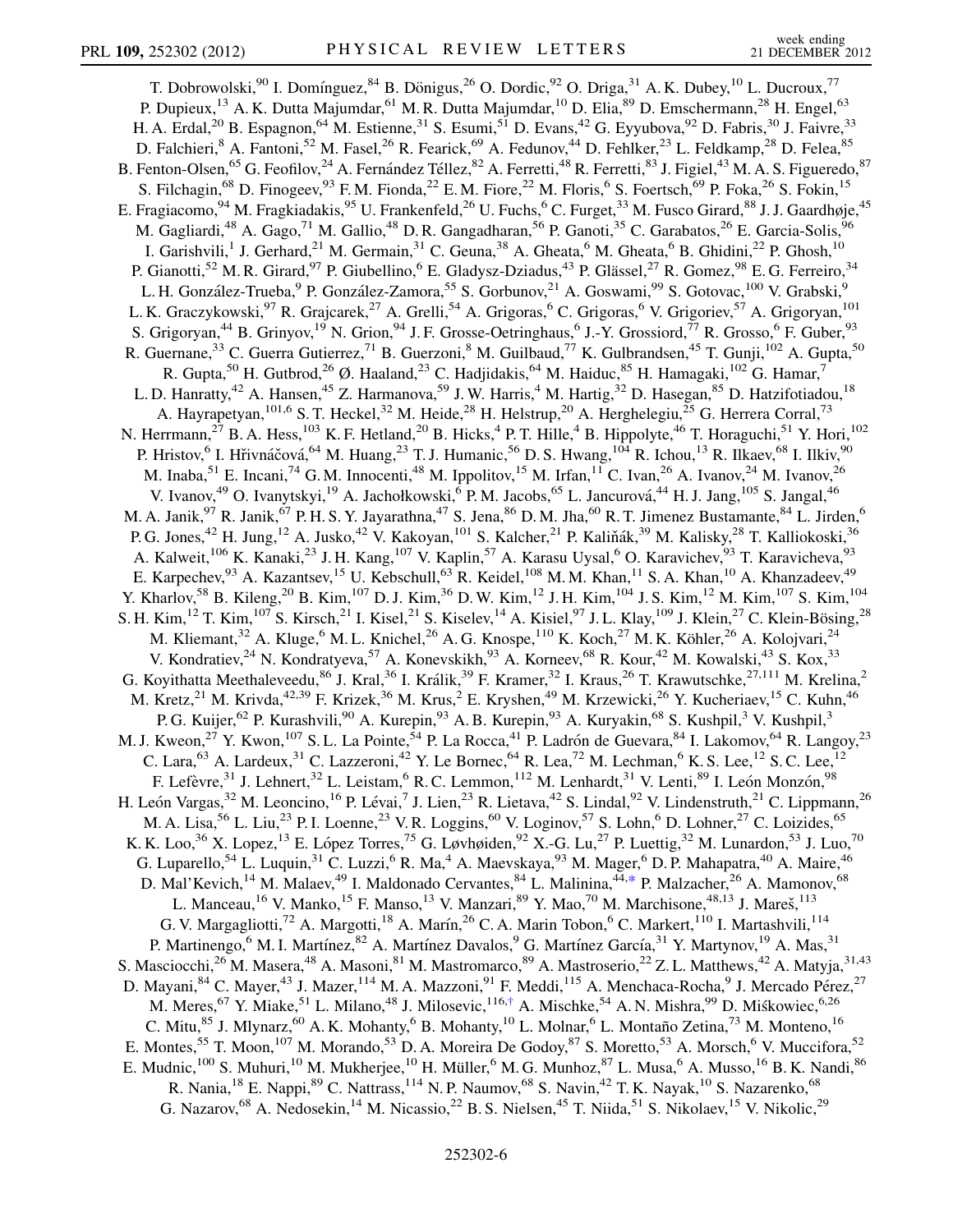S. Nikulin,<sup>15</sup> V. Nikulin,<sup>49</sup> B. S. Nilsen,<sup>76</sup> M. S. Nilsson,<sup>92</sup> F. Noferini,<sup>17,18</sup> P. Nomokonov,<sup>44</sup> G. Nooren,<sup>54</sup> N. Novitzky,<sup>36</sup> A. Nyanin,<sup>15</sup> A. Nyatha,<sup>86</sup> C. Nygaard,<sup>45</sup> J. Nystrand,<sup>23</sup> H. Oeschler,<sup>106</sup> S. Oh,<sup>4</sup> S. K. Oh,<sup>12</sup> J. Oleniacz, <sup>97</sup> C. Oppedisano, <sup>16</sup> A. Ortiz Velasquez, <sup>79,84</sup> G. Ortona, <sup>48</sup> A. Oskarsson, <sup>79</sup> J. Otwinowski, <sup>26</sup> K. Oyama,<sup>27</sup> Y. Pachmayer,<sup>27</sup> M. Pachr,<sup>2</sup> F. Padilla,<sup>48</sup> P. Pagano,<sup>88</sup> G. Paić,<sup>84</sup> F. Painke,<sup>21</sup> C. Pajares,<sup>34</sup> S. Pal,<sup>38</sup> S. K. Pal,<sup>10</sup> A. Palaha,<sup>42</sup> A. Palmeri,<sup>37</sup> V. Papikyan,<sup>101</sup> G. S. Pappalardo,<sup>37</sup> W. J. Park,<sup>26</sup> A. Passfeld,<sup>28</sup> D. I. Patalakha,<sup>58</sup> V. Paticchio,<sup>89</sup> A. Pavlinov,<sup>60</sup> T. Pawlak,<sup>97</sup> T. Peitzmann,<sup>54</sup> H. Pereira Da Costa,<sup>38</sup> E. Pereira De Oliveira Filho,  $^{87}$  D. Peresunko,  $^{15}$  C. E. Pérez Lara,  $^{62}$  E. Perez Lezama,  $^{84}$  D. Perini,  $^{6}$  D. Perrino,  $^{22}$ W. Peryt,<sup>97</sup> A. Pesci,<sup>18</sup> V. Peskov,<sup>6</sup> Y. Pestov,<sup>117</sup> V. Petráček,<sup>2</sup> M. Petran,<sup>2</sup> M. Petris,<sup>25</sup> P. Petrov,<sup>42</sup> M. Petrovici,<sup>25</sup> C. Petta,<sup>41</sup> S. Piano,<sup>94</sup> A. Piccotti,<sup>16</sup> M. Pikna,<sup>67</sup> P. Pillot,<sup>31</sup> O. Pinazza,<sup>6</sup> L. Pinsky,<sup>47</sup> N. Pitz,<sup>32</sup> F. Piuz,<sup>6</sup> D. B. Piyarathna,<sup>47</sup> M. Płoskoń,<sup>65</sup> J. Pluta,<sup>97</sup> T. Pocheptsov,<sup>44</sup> S. Pochybova,<sup>7</sup> P. L. M. Podesta-Lerma,<sup>98</sup> M. G. Poghosyan,<sup>48,6</sup> B. Polichtchouk,<sup>58</sup> A. Pop,<sup>25</sup> S. Porteboeuf-Houssais,<sup>13</sup> V. Pospíšil,<sup>2</sup> B. Potukuchi,<sup>50</sup> S. K. Prasad,<sup>60</sup> R. Preghenella,<sup>17,18</sup> F. Prino,<sup>16</sup> C. A. Pruneau,<sup>60</sup> I. Pshenichnov,<sup>93</sup> S. Puchagin,<sup>68</sup> G. Puddu,<sup>74</sup> J. Pujol Teixido, <sup>63</sup> A. Pulvirenti, <sup>41</sup> V. Punin, <sup>68</sup> M. Putiš, <sup>59</sup> J. Putschke, <sup>60</sup> E. Quercigh, <sup>6</sup> H. Qvigstad, <sup>92</sup> A. Rachevski, <sup>94</sup> A. Rademakers, <sup>6</sup> S. Radomski, <sup>27</sup> T. S. Räihä, <sup>36</sup> J. Rak, <sup>36</sup> A. Rakotozafindrabe, <sup>38</sup> L. Ramello, <sup>83</sup> A. Ramírez Reyes,<sup>73</sup> R. Raniwala,<sup>99</sup> S. Raniwala,<sup>99</sup> S. S. Räsänen,<sup>36</sup> B. T. Rascanu,<sup>32</sup> D. Rathee,<sup>5</sup> K. F. Read,<sup>114</sup> J. S. Real,<sup>33</sup> K. Redlich,<sup>90</sup> P. Reichelt,<sup>32</sup> M. Reicher,<sup>54</sup> R. Renfordt,<sup>32</sup> A. R. Reolon,<sup>52</sup> A. Reshetin,<sup>93</sup> F. Rettig,<sup>21</sup> J.-P. Revol,<sup>6</sup> K. Reygers,<sup>27</sup> L. Riccati,<sup>16</sup> R. A. Ricci,<sup>118</sup> T. Richert,<sup>79</sup> M. Richter,<sup>92</sup> P. Riedler,<sup>6</sup> W. Riegler,<sup>6</sup> F. Riggi,<sup>41</sup> B. Rodrigues Fernandes Rabacal,<sup>6</sup> M. Rodríguez Cahuantzi,<sup>82</sup> A. Rodriguez Manso,<sup>62</sup> K. Røed,<sup>23</sup> D. Rohr,<sup>21</sup> D. Röhrich,<sup>23</sup> R. Romita,<sup>26</sup> F. Ronchetti,<sup>52</sup> P. Rosnet,<sup>13</sup> S. Rossegger,<sup>6</sup> A. Rossi,<sup>53</sup> F. Roukoutakis,<sup>95</sup> C. Roy,<sup>46</sup> P. Roy,<sup>61</sup> A. J. Rubio Montero,<sup>55</sup> R. Rui,<sup>72</sup> E. Ryabinkin,<sup>15</sup> A. Rybicki,<sup>43</sup> S. Sadovsky,<sup>58</sup> K. Šafařík,<sup>6</sup> R. Sahoo,<sup>119</sup> P. K. Sahu,<sup>40</sup> J. Saini,<sup>10</sup> H. Sakaguchi,<sup>120</sup> S. Sakai,<sup>65</sup> D. Sakata,<sup>51</sup> C. A. Salgado,<sup>34</sup> J. Salzwedel,<sup>56</sup> S. Sambyal,<sup>50</sup> V. Samsonov,<sup>49</sup> X. Sanchez Castro,<sup>46</sup> L. Šándor,<sup>39</sup> A. Sandoval,<sup>9</sup> M. Sano,<sup>51</sup> S. Sano,<sup>102</sup> R. Santo,<sup>28</sup> R. Santoro,<sup>6</sup> J. Sarkamo,<sup>36</sup> E. Scapparone,<sup>18</sup> F. Scarlassara,<sup>53</sup> R. P. Scharenberg,<sup>66</sup> C. Schiaua,<sup>25</sup> R. Schicker,<sup>27</sup> C. Schmidt,<sup>26</sup> H. R. Schmidt,<sup>103</sup> S. Schreiner,<sup>6</sup> S. Schuchmann,<sup>32</sup> J. Schukraft,<sup>6</sup> Y. Schutz,<sup>31,6</sup> K. Schwarz,<sup>26</sup> K. Schweda,<sup>26</sup> G. Scioli,<sup>8</sup> E. Scomparin,<sup>16</sup> P. A. Scott,<sup>42</sup> R. Scott,<sup>114</sup> G. Segato,<sup>53</sup> I. Selyuzhenkov,<sup>26</sup> S. Senyukov,<sup>83</sup> J. Seo,<sup>80</sup> S. Serci,<sup>74</sup> E. Serradilla,<sup>9,55</sup> A. Sevcenco,<sup>85</sup> I. Sgura,<sup>89</sup> A. Shabetai,<sup>31</sup> G. Shabratova,<sup>44</sup> R. Shahoyan,<sup>6</sup> N. Sharma,<sup>5</sup> S. Sharma,<sup>50</sup> K. Shigaki,<sup>120</sup> M. Shimomura,<sup>51</sup> K. Shtejer,<sup>75</sup> Y. Sibiriak,<sup>15</sup> M. Siciliano,<sup>48</sup> E. Sicking,<sup>6</sup> S. Siddhanta, <sup>81</sup> T. Siemiarczuk, <sup>90</sup> D. Silvermyr, <sup>35</sup> c. Silvestre, <sup>33</sup> G. Simonetti, <sup>6</sup> R. Singaraju, <sup>10</sup> R. Singh, <sup>50</sup> S. Singha,<sup>10</sup> B. C. Sinha,<sup>10</sup> T. Sinha,<sup>61</sup> B. Sitar,<sup>67</sup> M. Sitta,<sup>83</sup> T. B. Skaali,<sup>92</sup> K. Skjerdal,<sup>23</sup> R. Smakal,<sup>2</sup> N. Smirnov,<sup>4</sup> R. J. M. Snellings, <sup>54</sup> C. Søgaard, <sup>45</sup> R. Soltz, <sup>1</sup> H. Son, <sup>104</sup> J. Song, <sup>80</sup> M. Song, <sup>107</sup> C. Soos, <sup>6</sup> F. Soramel, <sup>53</sup> I. Sputowska,<sup>43</sup> M. Spyropoulou-Stassinaki,<sup>95</sup> B. K. Srivastava,<sup>66</sup> J. Stachel,<sup>27</sup> I. Stan,<sup>85</sup> G. Stefanek,<sup>90</sup> G. Stefanini,<sup>6</sup> T. Steinbeck,<sup>21</sup> M. Steinpreis,<sup>56</sup> E. Stenlund,<sup>79</sup> G. Steyn,<sup>69</sup> J. H. Stiller,<sup>27</sup> D. Stocco,<sup>31</sup> M. Stolpovskiy,<sup>58</sup> K. Strabykin,<sup>68</sup> P. Strmen,<sup>67</sup> A. A. P. Suaide,<sup>87</sup> M. A. Subieta Vásquez,<sup>48</sup> T. Sugitate,<sup>120</sup> C. Suire,<sup>64</sup> M. Sukhorukov,<sup>68</sup> R. Sultanov,<sup>14</sup> M. Šumbera,<sup>3</sup> T. Susa,<sup>29</sup> A. Szanto de Toledo,<sup>87</sup> I. Szarka,<sup>67</sup> A. Szczepankiewicz,<sup>43</sup> A. Szostak,<sup>23</sup> C. Tagridis,<sup>95</sup> J. Takahashi,<sup>78</sup> J. D. Tapia Takaki,<sup>64</sup> A. Tauro,<sup>6</sup> G. Tejeda Muñoz,<sup>82</sup> A. Telesca,<sup>6</sup> C. Terrevoli,<sup>22</sup> J. Thäder,<sup>26</sup> D. Thomas,<sup>54</sup> R. Tieulent,<sup>77</sup> A. R. Timmins,<sup>47</sup> D. Tlusty,<sup>2</sup> A. Toia,<sup>21</sup> H. Torii,<sup>102</sup> F. Tosello,<sup>16</sup> W. H. Trzaska,  $36$  T. Tsuji,  $102$  A. Tumkin,  $58$  R. Turrisi,  $30$  T. S. Tveter,  $92$  J. Ulery,  $32$  K. Ullaland,  $23$  J. Ulrich,  $63$  A. Uras,  $77$ J. Urbán,<sup>59</sup> G. M. Urciuoli,<sup>91</sup> G. L. Usai,<sup>74</sup> M. Vajzer,<sup>2,3</sup> M. Vala,<sup>44,39</sup> L. Valencia Palomo,<sup>64</sup> S. Vallero,<sup>27</sup> N. van der Kolk,<sup>62</sup> M. van Leeuwen,<sup>54</sup> P. Vande Vyvre,<sup>6</sup> L. Vannucci,<sup>118</sup> A. Vargas,<sup>82</sup> R. Varma,<sup>86</sup> M. Vasileiou,<sup>95</sup> A. Vasiliev,<sup>15</sup> V. Vechernin,<sup>24</sup> M. Veldhoen,<sup>54</sup> M. Venaruzzo,<sup>72</sup> E. Vercellin,<sup>48</sup> S. Vergara,<sup>82</sup> R. Vernet,<sup>121</sup> M. Verweij,<sup>54</sup> L. Vickovic,<sup>100</sup> G. Viesti,<sup>53</sup> O. Vikhlyantsev,<sup>68</sup> Z. Vilakazi,<sup>69</sup> O. Villalobos Baillie,<sup>42</sup> A. Vinogradov,<sup>15</sup> L. Vinogradov,<sup>24</sup> Y. Vinogradov,<sup>68</sup> T. Virgili,<sup>88</sup> Y. P. Viyogi,<sup>10</sup> A. Vodopyanov,<sup>44</sup> K. Voloshin,<sup>14</sup> S. Voloshin,<sup>60</sup> G. Volpe, <sup>6</sup> B. von Haller, <sup>6</sup> D. Vranic, <sup>26</sup> G. Øvrebekk, <sup>23</sup> J. Vrláková, <sup>59</sup> B. Vulpescu, <sup>13</sup> A. Vyushin, <sup>68</sup> B. Wagner, <sup>23</sup> V. Wagner,<sup>2</sup> R. Wan,<sup>70</sup> D. Wang,<sup>70</sup> M. Wang,<sup>70</sup> Y. Wang,<sup>27</sup> Y. Wang,<sup>70</sup> K. Watanabe,<sup>51</sup> J. P. Wessels,<sup>6,28</sup> U. Westerhoff,<sup>28</sup> J. Wiechula,<sup>103</sup> J. Wikne,<sup>92</sup> M. Wilde,<sup>28</sup> A. Wilk,<sup>28</sup> G. Wilk,<sup>90</sup> M. C. S. Williams,<sup>18</sup> B. Windelband,<sup>27</sup> L. Xaplanteris Karampatsos,<sup>110</sup> C. G. Yaldo,<sup>60</sup> H. Yang,<sup>38</sup> S. Yang,<sup>23</sup> S. Yasnopolskiy,<sup>15</sup> J. Yi,<sup>80</sup> Z. Yin,<sup>70</sup> I.-K. Yoo,<sup>80</sup> J. Yoon,<sup>107</sup> W. Yu,<sup>32</sup> X. Yuan,<sup>70</sup> I. Yushmanov,<sup>15</sup> C. Zach,<sup>2</sup> C. Zampolli,<sup>18</sup> S. Zaporozhets,<sup>44</sup> A. Zarochentsev,<sup>24</sup> P. Závada,<sup>113</sup> N. Zaviyalov,<sup>68</sup> H. Zbroszczyk,<sup>97</sup> P. Zelnicek,<sup>63</sup> I. S. Zgura,<sup>85</sup> M. Zhalov,<sup>49</sup> H. Zhang,<sup>70</sup> X. Zhang,<sup>70,13</sup> D. Zhou,<sup>70</sup> F. Zhou,<sup>70</sup> Y. Zhou,<sup>54</sup> J. Zhu,<sup>70</sup> X. Zhu,<sup>70</sup> A. Zichichi,<sup>8,17</sup> A. Zimmermann,<sup>27</sup>

G. Zinovjev, $^{19}$  Y. Zoccarato, $^{77}$  and M. Zynovyev $^{19}$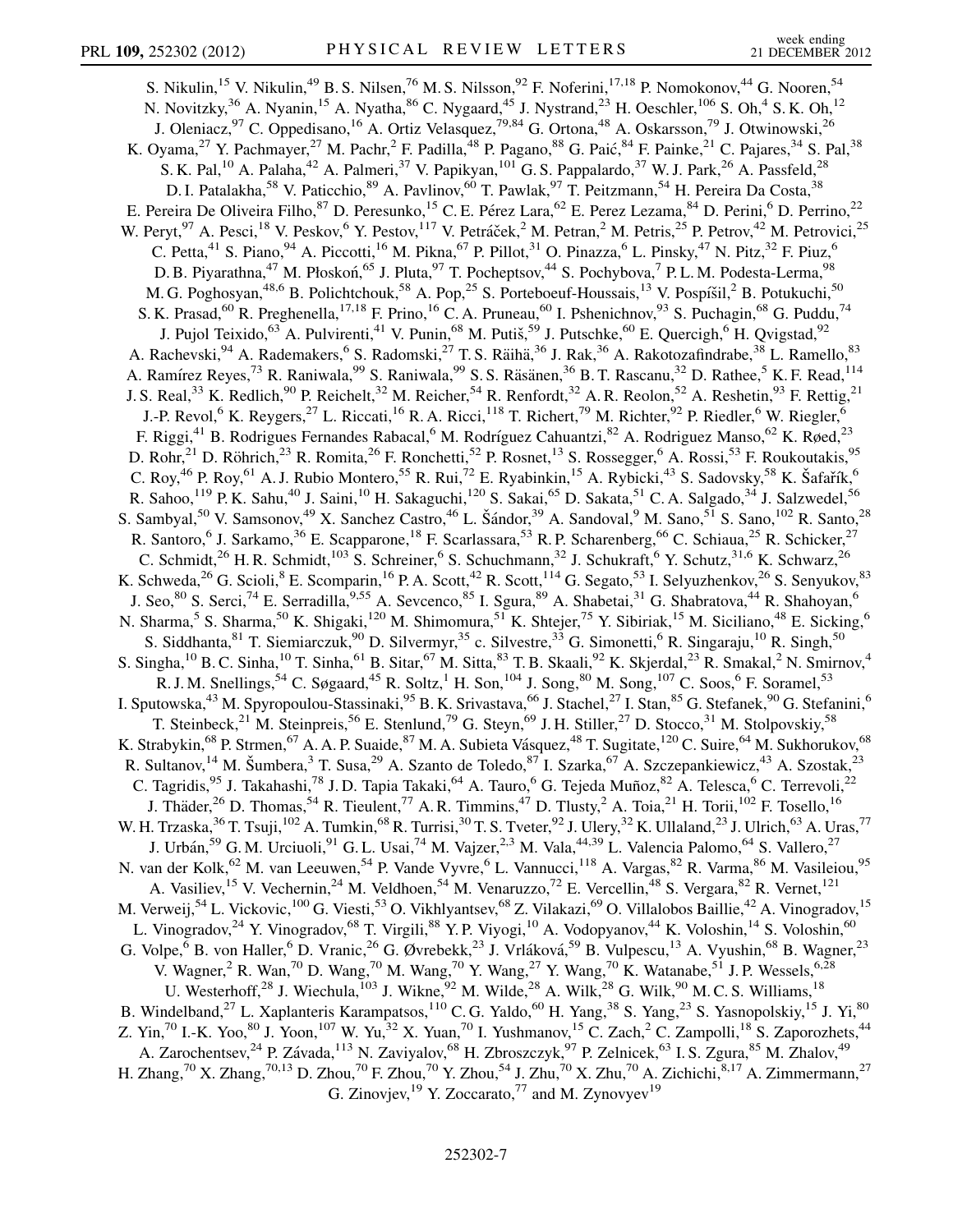(ALICE Collaboration)

 ${}^{1}$ Lawrence Livermore National Laboratory, Livermore, California, USA <sup>1</sup>Lawrence Livermore National Laboratory, Livermore, California, USA<br><sup>2</sup>Eaculty of Nuclear Sciences and Physical Engineering, Czech Technical University in Prague

Faculty of Nuclear Sciences and Physical Engineering, Czech Technical University in Prague, Prague, Czech Republic<br><sup>3</sup>Nuclear Physics Institute, Academy of Sciences of the Czech Republic *Peč u Prahy Czech Republic* 

 $\delta$ Nuclear Physics Institute, Academy of Sciences of the Czech Republic, Řež $u$  Prahy, Czech Republic

<sup>4</sup>Yale University, New Haven, Connecticut, USA<br><sup>5</sup>Physics Department, Panjab University, Chandigarh, India

 ${}^{6}$ European Organization for Nuclear Research (CERN), Geneva, Switzerland <sup>6</sup>European Organization for Nuclear Research (CERN), Geneva, Switzerland<br><sup>7</sup>KEKL Research Institute for Particle and Nuclear Physics, Hungarian Academy of Sciences, E

KFKI Research Institute for Particle and Nuclear Physics, Hungarian Academy of Sciences, Budapest, Hungary<br><sup>8</sup>Dinartimento di Fisica dell'Università and Sazione INEN, Bologna, Italy

 ${}^{8}$ Dipartimento di Fisica dell'Università and Sezione INFN, Bologna, Italy

<sup>9</sup>Instituto de Física, Universidad Nacional Autónoma de México, Mexico City, Mexico<br><sup>10</sup>Variable Energy Cyclotron Centre, Kolkata, India<br><sup>11</sup>Department of Physics, Aligarh Muslim University, Aligarh, India<br><sup>12</sup>Gangneung-

<sup>13</sup>Laboratoire de Physique Corpusculaire (LPC), Clermont Université, Université Blaise Pascal,<br>CNRS–IN2P3, Clermont-Ferrand, France

<sup>14</sup>Institute for Theoretical and Experimental Physics, Moscow, Russia<br><sup>15</sup>Russian Research Centre Kurchatov Institute, Moscow, Russia

<sup>16</sup>Sezione INFN, Turin, Italy<br><sup>17</sup>Centro Fermi – Centro Studi e Ricerche e Museo Storico della Fisica "Enrico Fermi," Rome, Italy<br><sup>18</sup>Sezione INFN, Bologna, Italy<br><sup>18</sup>Bogolyubov Institute for Theoretical Physics, Kiev, U

<sup>24</sup>V. Fock Institute for Physics, St. Petersburg State University, St. Petersburg, Russia<br><sup>25</sup>National Institute for Physics and Nuclear Engineering, Bucharest, Romania

<sup>26</sup>Research Division and ExtreMe Matter Institute EMMI, GSI Helmholtzzentrum für Schwerionenforschung, Darmstadt, Germany<br><sup>27</sup>Physikalisches Institut, Ruprecht-Karls-Universität Heidelberg, Heidelberg, Germany<br><sup>28</sup>Instit

<sup>34</sup> Departamento de Física de Particulas and IGreAle. Universidad de Santiago de Compostela, Santiago de Compostela, Spain<br><sup>35</sup>Oak Ridge National Laboratory, Oak Ridge, Tennessee, USA<br><sup>35</sup>Oak Ridge National Laboratory, Oa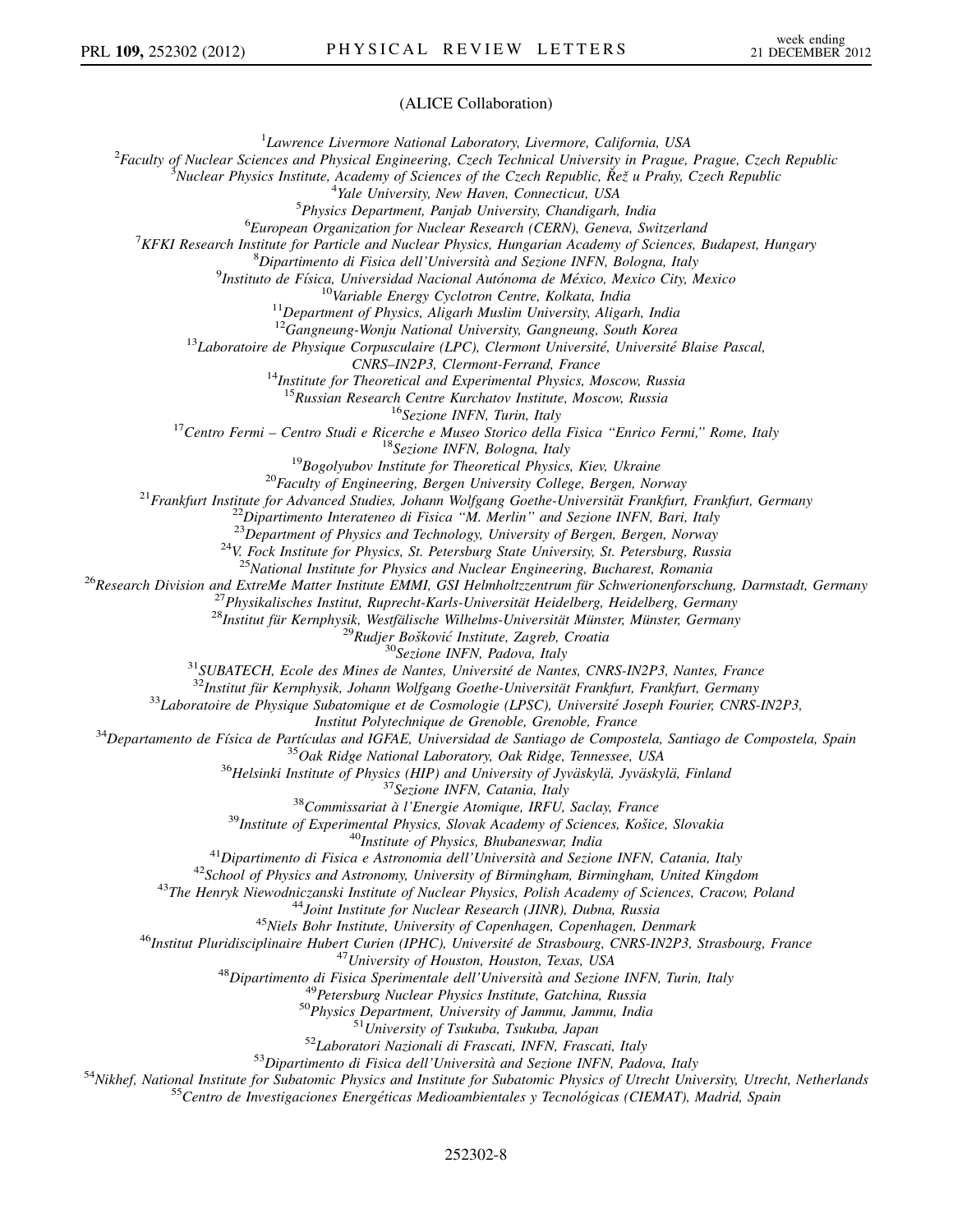<sup>56</sup>Department of Physics, Ohio State University, Columbus, Ohio, USA<br><sup>57</sup>Moscow Engineering Physics Institute, Moscow, Russia<br><sup>58</sup>Institute for High Energy Physics, Protvino, Russia <sup>58</sup> Institute for High Energy Physics, Protoino, Russia<br>
<sup>98</sup> Institute for High Energy Physics, Protoino, Russia<br>
<sup>99</sup> Science, P.J. Safarik University, Kolickac, India<br>
<sup>63</sup> Vikingh Institute of Nuclear Physics, Kolicki Alessandria, Italy<br>
<sup>Alessandria, Italy<br>
<sup>85</sup>Institute of Space Sciences (ISS), Bucharest, Romania<br>
<sup>85</sup>Institute of Space Sciences (ISS), Bucharest, Romania<br>
<sup>86</sup>Indian Institute of Technology, Mumbai, India<br>
<sup>85</sup>Institut</sup>  $108\% \text{Zentrum für Technical University of Split FESB, Split, Croatia  
\n (101) \text{Iniversity of Tokyo, Japan  
\n (102) \text{Iniversity of Tokyo, Japan  
\n (103) \text{Eberhard Karls University of Tokyo, Japan  
\n (104) \text{Department of Physics, Sejong University, Seoul, South Korea  
\n (105) \text{Korea Institute of Science and Technology Information, Daejeon, South Korea  
\n (106) \text{Institut für Kernphys, Reul, North's  
\n (107) \text{Yonsei University, Leonil, South Korea  
\n (108) \text{Vonsei University, Seoul, South Korea  
\n (109) \text{Vonsei University,$